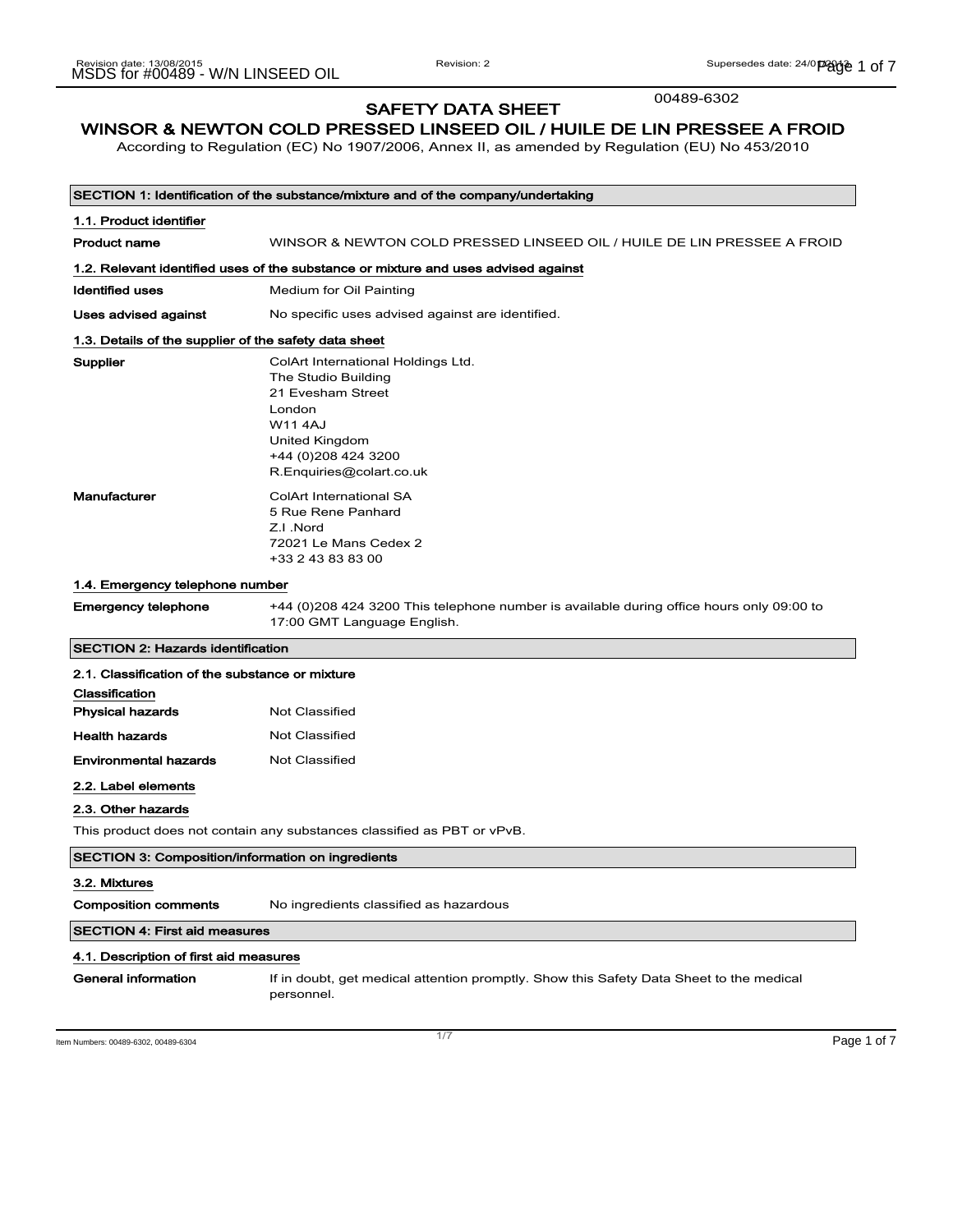| 6.1. Personal precautions, protective equipment and emergency procedures       |                                                                                                                                                                                                                                                                                                                                                                              |  |
|--------------------------------------------------------------------------------|------------------------------------------------------------------------------------------------------------------------------------------------------------------------------------------------------------------------------------------------------------------------------------------------------------------------------------------------------------------------------|--|
| <b>SECTION 6: Accidental release measures</b>                                  |                                                                                                                                                                                                                                                                                                                                                                              |  |
| Special protective equipment<br>for firefighters                               | Wear positive-pressure self-contained breathing apparatus (SCBA) and appropriate protective<br>clothing. Firefighter's clothing conforming to European standard EN469 (including helmets,<br>protective boots and gloves) will provide a basic level of protection for chemical incidents.                                                                                   |  |
| 5.3. Advice for firefighters<br>Protective actions during<br>firefighting      | Avoid breathing fire gases or vapours. Evacuate area. Cool containers exposed to heat with<br>water spray and remove them from the fire area if it can be done without risk. Cool containers<br>exposed to flames with water until well after the fire is out. If a leak or spill has not ignited, use<br>water spray to disperse vapours and protect men stopping the leak. |  |
| products                                                                       | Harmful gases or vapours.                                                                                                                                                                                                                                                                                                                                                    |  |
| <b>Hazardous combustion</b>                                                    | Thermal decomposition or combustion products may include the following substances:                                                                                                                                                                                                                                                                                           |  |
| 5.2. Special hazards arising from the substance or mixture<br>Specific hazards | Containers can burst violently or explode when heated, due to excessive pressure build-up.                                                                                                                                                                                                                                                                                   |  |
| media                                                                          |                                                                                                                                                                                                                                                                                                                                                                              |  |
| Unsuitable extinguishing                                                       | Do not use water jet as an extinguisher, as this will spread the fire.                                                                                                                                                                                                                                                                                                       |  |
| 5.1. Extinguishing media<br>Suitable extinguishing media                       | The product is not flammable. Extinguish with alcohol-resistant foam, carbon dioxide, dry<br>powder or water fog. Use fire-extinguishing media suitable for the surrounding fire.                                                                                                                                                                                            |  |
| <b>SECTION 5: Firefighting measures</b>                                        |                                                                                                                                                                                                                                                                                                                                                                              |  |
| Notes for the doctor                                                           | Treat symptomatically.                                                                                                                                                                                                                                                                                                                                                       |  |
|                                                                                | 4.3. Indication of any immediate medical attention and special treatment needed                                                                                                                                                                                                                                                                                              |  |
| Eye contact                                                                    | No specific symptoms known. May be slightly irritating to eyes.                                                                                                                                                                                                                                                                                                              |  |
| <b>Skin contact</b>                                                            | No specific symptoms known.                                                                                                                                                                                                                                                                                                                                                  |  |
| Ingestion                                                                      | No specific symptoms known.                                                                                                                                                                                                                                                                                                                                                  |  |
| Inhalation                                                                     | No specific symptoms known.                                                                                                                                                                                                                                                                                                                                                  |  |
| <b>General information</b>                                                     | The severity of the symptoms described will vary dependent on the concentration and the<br>length of exposure.                                                                                                                                                                                                                                                               |  |
| 4.2. Most important symptoms and effects, both acute and delayed               |                                                                                                                                                                                                                                                                                                                                                                              |  |
| <b>Protection of first aiders</b>                                              | First aid personnel should wear appropriate protective equipment during any rescue.                                                                                                                                                                                                                                                                                          |  |
| Eye contact                                                                    | Rinse with water. Get medical attention if any discomfort continues.                                                                                                                                                                                                                                                                                                         |  |
| <b>Skin contact</b>                                                            | induce vomiting unless under the direction of medical personnel.<br>Rinse with water.                                                                                                                                                                                                                                                                                        |  |
| Ingestion                                                                      | Rinse mouth thoroughly with water. Get medical advice/attention if you feel unwell. Do not                                                                                                                                                                                                                                                                                   |  |
| Inhalation                                                                     | Move affected person to fresh air and keep warm and at rest in a position comfortable for<br>breathing. Loosen tight clothing such as collar, tie or belt. Get medical attention if symptoms<br>are severe or persist.                                                                                                                                                       |  |
|                                                                                |                                                                                                                                                                                                                                                                                                                                                                              |  |

Personal precautions Wear protective clothing as described in Section 8 of this safety data sheet. No action shall be taken without appropriate training or involving any personal risk.

#### 6.2. Environmental precautions

Item Numbers: 00489-6302, 00489-6304 Page 2 of 7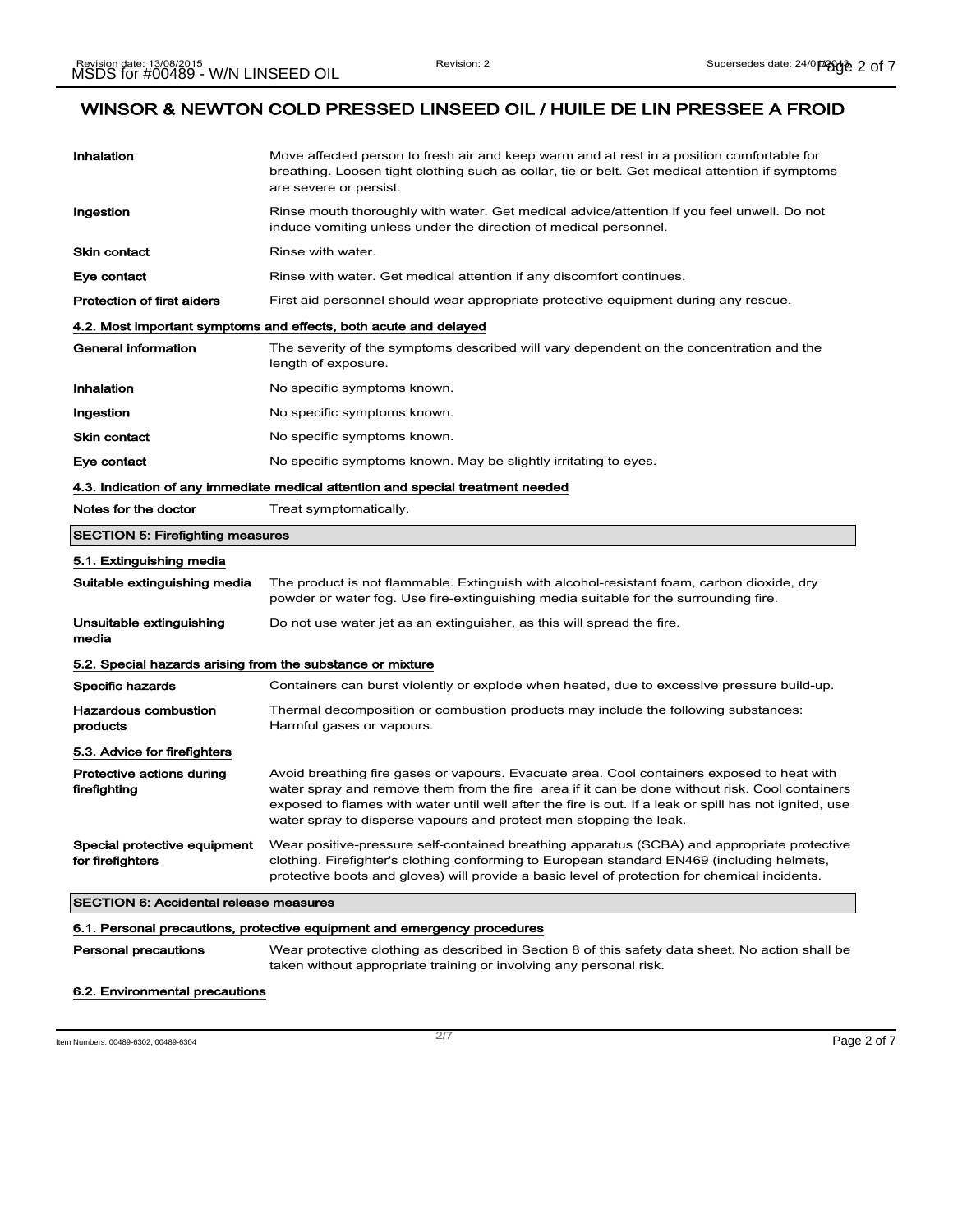| <b>Environmental precautions</b>                          | Avoid discharge into drains or watercourses or onto the ground.                                                                                                                                                                                                                                                                                                                                                                                                                                                                                                                                                                                                                                                               |  |
|-----------------------------------------------------------|-------------------------------------------------------------------------------------------------------------------------------------------------------------------------------------------------------------------------------------------------------------------------------------------------------------------------------------------------------------------------------------------------------------------------------------------------------------------------------------------------------------------------------------------------------------------------------------------------------------------------------------------------------------------------------------------------------------------------------|--|
| 6.3. Methods and material for containment and cleaning up |                                                                                                                                                                                                                                                                                                                                                                                                                                                                                                                                                                                                                                                                                                                               |  |
| Methods for cleaning up                                   | Wear protective clothing as described in Section 8 of this safety data sheet. Clear up spills<br>immediately and dispose of waste safely. If the product is soluble in water, dilute the spillage<br>with water and mop it up. Alternatively, or if it is not water-soluble, absorb the spillage with an<br>inert, dry material and place it in a suitable waste disposal container. The contaminated<br>absorbent may pose the same hazard as the spilled material. Label the containers containing<br>waste and contaminated materials and remove from the area as soon as possible. Flush<br>contaminated area with plenty of water. Wash thoroughly after dealing with a spillage. For<br>waste disposal, see Section 13. |  |
| 6.4. Reference to other sections                          |                                                                                                                                                                                                                                                                                                                                                                                                                                                                                                                                                                                                                                                                                                                               |  |
| Reference to other sections                               | For personal protection, see Section 8. See Section 11 for additional information on health<br>hazards. See Section 12 for additional information on ecological hazards. For waste disposal,<br>see Section 13.                                                                                                                                                                                                                                                                                                                                                                                                                                                                                                               |  |
| <b>SECTION 7: Handling and storage</b>                    |                                                                                                                                                                                                                                                                                                                                                                                                                                                                                                                                                                                                                                                                                                                               |  |
| 7.1. Precautions for safe handling                        |                                                                                                                                                                                                                                                                                                                                                                                                                                                                                                                                                                                                                                                                                                                               |  |
| Usage precautions                                         | Read and follow manufacturer's recommendations. Wear protective clothing as described in<br>Section 8 of this safety data sheet. Keep away from food, drink and animal feeding stuffs.<br>Handle all packages and containers carefully to minimise spills. Keep container tightly sealed<br>when not in use. Avoid the formation of mists.                                                                                                                                                                                                                                                                                                                                                                                    |  |
| Advice on general<br>occupational hygiene                 | Wash promptly if skin becomes contaminated. Take off contaminated clothing. Wash<br>contaminated clothing before reuse.                                                                                                                                                                                                                                                                                                                                                                                                                                                                                                                                                                                                       |  |
|                                                           | 7.2. Conditions for safe storage, including any incompatibilities                                                                                                                                                                                                                                                                                                                                                                                                                                                                                                                                                                                                                                                             |  |
| Storage precautions                                       | Keep out of the reach of children. Keep away from food, drink and animal feeding stuffs. Keep<br>only in the original container. Keep container tightly closed, in a cool, well ventilated place.<br>Keep containers upright. Protect containers from damage.                                                                                                                                                                                                                                                                                                                                                                                                                                                                 |  |
| Storage class                                             | Unspecified storage.                                                                                                                                                                                                                                                                                                                                                                                                                                                                                                                                                                                                                                                                                                          |  |
| 7.3. Specific end use(s)                                  |                                                                                                                                                                                                                                                                                                                                                                                                                                                                                                                                                                                                                                                                                                                               |  |
| Specific end use(s)                                       | The identified uses for this product are detailed in Section 1.2.                                                                                                                                                                                                                                                                                                                                                                                                                                                                                                                                                                                                                                                             |  |
| <b>SECTION 8: Exposure Controls/personal protection</b>   |                                                                                                                                                                                                                                                                                                                                                                                                                                                                                                                                                                                                                                                                                                                               |  |
| 8.1. Control parameters                                   |                                                                                                                                                                                                                                                                                                                                                                                                                                                                                                                                                                                                                                                                                                                               |  |
| Ingredient comments                                       | No exposure limits known for ingredient(s).                                                                                                                                                                                                                                                                                                                                                                                                                                                                                                                                                                                                                                                                                   |  |
| 8.2. Exposure controls                                    |                                                                                                                                                                                                                                                                                                                                                                                                                                                                                                                                                                                                                                                                                                                               |  |
| Appropriate engineering<br>controls                       | Provide adequate ventilation.                                                                                                                                                                                                                                                                                                                                                                                                                                                                                                                                                                                                                                                                                                 |  |
| Eye/face protection                                       | Avoid contact with eyes. Large Spillages: Eyewear complying with an approved standard<br>should be worn if a risk assessment indicates eye contact is possible.                                                                                                                                                                                                                                                                                                                                                                                                                                                                                                                                                               |  |
| <b>Hand protection</b>                                    | No specific hand protection recommended.                                                                                                                                                                                                                                                                                                                                                                                                                                                                                                                                                                                                                                                                                      |  |
| Hygiene measures                                          | Wash hands thoroughly after handling. Do not eat, drink or smoke when using this product.<br>Wash contaminated clothing before reuse.                                                                                                                                                                                                                                                                                                                                                                                                                                                                                                                                                                                         |  |
| <b>Respiratory protection</b>                             | No specific recommendations. Provide adequate ventilation. Large Spillages: If ventilation is<br>inadequate, suitable respiratory protection must be worn.                                                                                                                                                                                                                                                                                                                                                                                                                                                                                                                                                                    |  |

Item Numbers: 00489-6302, 00489-6304 Page 3 of 7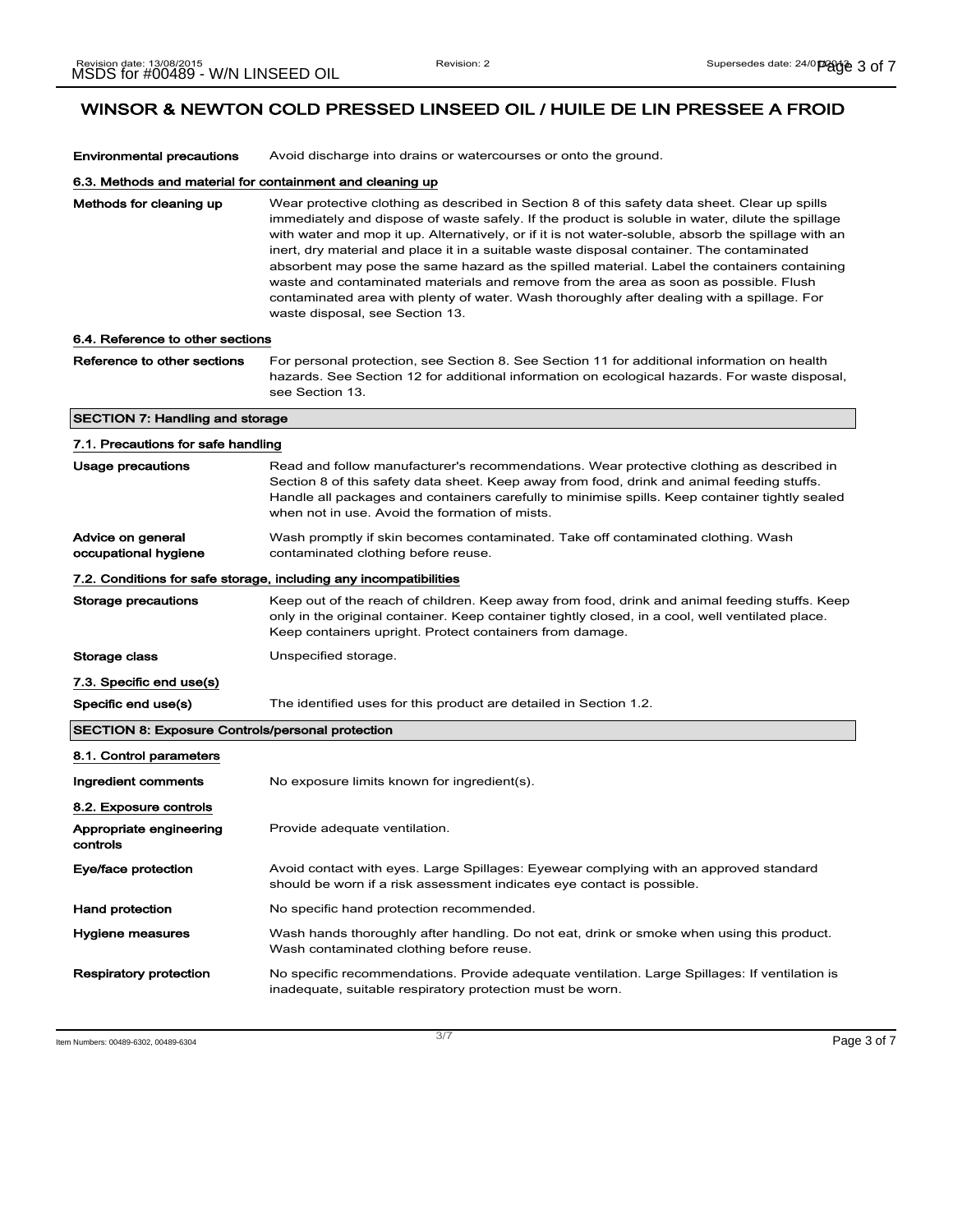Environmental exposure controls Keep container tightly sealed when not in use. Avoid release to the environment.

| <b>SECTION 9: Physical and Chemical Properties</b>                  |                                                                                                                                                                         |
|---------------------------------------------------------------------|-------------------------------------------------------------------------------------------------------------------------------------------------------------------------|
| 9.1. Information on basic physical and chemical properties          |                                                                                                                                                                         |
| Appearance                                                          | Liquid                                                                                                                                                                  |
| Colour                                                              | Colourless to pale yellow.                                                                                                                                              |
| Odour                                                               | Characteristic.                                                                                                                                                         |
| Initial boiling point and range                                     | $>300^{\circ}$ C @ 760 mm Hg                                                                                                                                            |
| Relative density                                                    | $0.93 \circledR 20^{\circ}$ C                                                                                                                                           |
| Solubility(ies)                                                     | Insoluble in water                                                                                                                                                      |
| 9.2. Other information                                              |                                                                                                                                                                         |
| <b>SECTION 10: Stability and reactivity</b>                         |                                                                                                                                                                         |
| 10.1. Reactivity                                                    |                                                                                                                                                                         |
| Reactivity                                                          | There are no known reactivity hazards associated with this product.                                                                                                     |
| 10.2. Chemical stability                                            |                                                                                                                                                                         |
| Stability                                                           | Stable at normal ambient temperatures and when used as recommended. Stable under the<br>prescribed storage conditions.                                                  |
| 10.3. Possibility of hazardous reactions                            |                                                                                                                                                                         |
| Possibility of hazardous<br>reactions                               | No potentially hazardous reactions known.                                                                                                                               |
| 10.4. Conditions to avoid                                           |                                                                                                                                                                         |
| Conditions to avoid                                                 | There are no known conditions that are likely to result in a hazardous situation.                                                                                       |
| 10.5. Incompatible materials                                        |                                                                                                                                                                         |
| Materials to avoid                                                  | No specific material or group of materials is likely to react with the product to produce a<br>hazardous situation.                                                     |
| 10.6. Hazardous decomposition products                              |                                                                                                                                                                         |
| Hazardous decomposition<br>products                                 | Does not decompose when used and stored as recommended. Thermal decomposition or<br>combustion products may include the following substances: Harmful gases or vapours. |
| <b>SECTION 11: Toxicological information</b>                        |                                                                                                                                                                         |
| 11.1. Information on toxicological effects<br>Acute toxicity - oral |                                                                                                                                                                         |
| Notes (oral LD <sub>50</sub> )                                      | Based on available data the classification criteria are not met.                                                                                                        |
| Acute toxicity - dermal<br>Notes (dermal LDso)                      | Based on available data the classification criteria are not met.                                                                                                        |
| Acute toxicity - inhalation<br>Notes (inhalation LC <sub>50</sub> ) | Based on available data the classification criteria are not met.                                                                                                        |
| Skin corrosion/irritation<br>Animal data                            | Based on available data the classification criteria are not met.                                                                                                        |
| Serious eye damage/irritation                                       |                                                                                                                                                                         |

Item Numbers: 00489-6302, 00489-6304 Page 4 of 7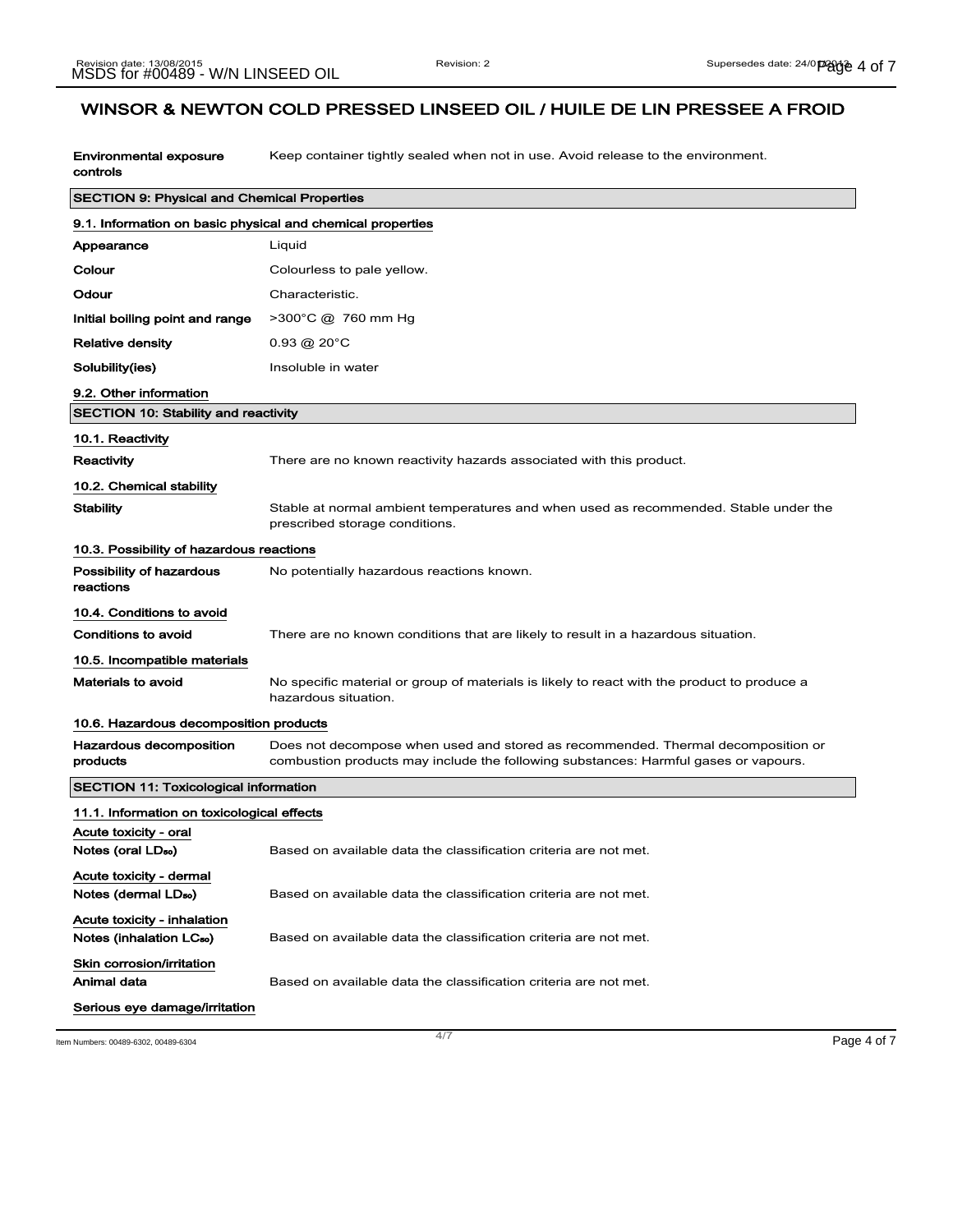| Serious eye damage/irritation                          | Based on available data the classification criteria are not met.                                                                   |
|--------------------------------------------------------|------------------------------------------------------------------------------------------------------------------------------------|
| Respiratory sensitisation<br>Respiratory sensitisation | Based on available data the classification criteria are not met.                                                                   |
| <b>Skin sensitisation</b><br>Skin sensitisation        | Based on available data the classification criteria are not met.                                                                   |
| Germ cell mutagenicity<br>Genotoxicity - in vitro      | Based on available data the classification criteria are not met.                                                                   |
| Carcinogenicity<br>Carcinogenicity                     | Based on available data the classification criteria are not met.                                                                   |
| <b>IARC carcinogenicity</b>                            | None of the ingredients are listed or exempt.                                                                                      |
| Reproductive toxicity                                  |                                                                                                                                    |
| Reproductive toxicity - fertility                      | Based on available data the classification criteria are not met.                                                                   |
| Reproductive toxicity -<br>development                 | Based on available data the classification criteria are not met.                                                                   |
| Specific target organ toxicity - single exposure       |                                                                                                                                    |
| STOT - single exposure                                 | Not classified as a specific target organ toxicant after a single exposure.                                                        |
| Specific target organ toxicity - repeated exposure     |                                                                                                                                    |
| STOT - repeated exposure                               | Not classified as a specific target organ toxicant after repeated exposure.                                                        |
| Aspiration hazard<br><b>Aspiration hazard</b>          | Based on available data the classification criteria are not met.                                                                   |
| General information                                    | The severity of the symptoms described will vary dependent on the concentration and the<br>length of exposure.                     |
| Inhalation                                             | No specific symptoms known.                                                                                                        |
| Ingestion                                              | No specific symptoms known.                                                                                                        |
| <b>Skin contact</b>                                    | No specific symptoms known.                                                                                                        |
| Eye contact                                            | No specific symptoms known.                                                                                                        |
| Acute and chronic health<br>hazards                    | No specific health hazards known.                                                                                                  |
| Route of entry                                         | Ingestion Inhalation Skin and/or eye contact                                                                                       |
| Target organs                                          | No specific target organs known.                                                                                                   |
| <b>SECTION 12: Ecological Information</b>              |                                                                                                                                    |
| Ecotoxicity                                            | Not regarded as dangerous for the environment. However, large or frequent spills may have<br>hazardous effects on the environment. |
| 12.1. Toxicity                                         |                                                                                                                                    |
| <b>Toxicity</b>                                        | Based on available data the classification criteria are not met.                                                                   |
| Acute toxicity - fish                                  | Not determined.                                                                                                                    |
| Acute toxicity - aquatic<br>invertebrates              | Not determined.                                                                                                                    |

Item Numbers: 00489-6302, 00489-6304 Page 5 of 7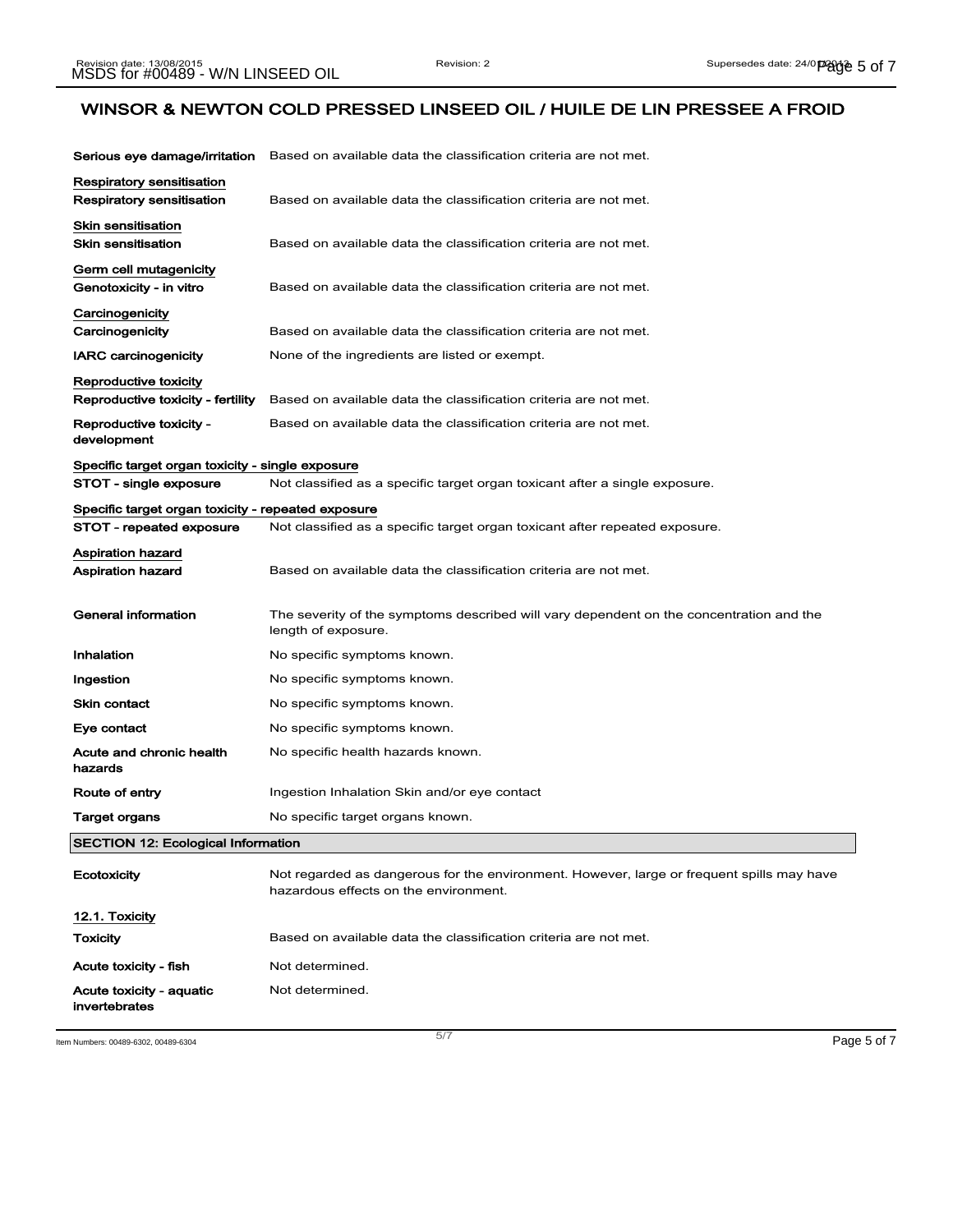| Acute toxicity - aquatic plants            | Not determined.                                                                                                                                                                                                                                                                                                                                                                                                                                                                                                           |
|--------------------------------------------|---------------------------------------------------------------------------------------------------------------------------------------------------------------------------------------------------------------------------------------------------------------------------------------------------------------------------------------------------------------------------------------------------------------------------------------------------------------------------------------------------------------------------|
| Acute toxicity -<br>microorganisms         | Not determined.                                                                                                                                                                                                                                                                                                                                                                                                                                                                                                           |
| 12.2. Persistence and degradability        |                                                                                                                                                                                                                                                                                                                                                                                                                                                                                                                           |
|                                            | <b>Persistence and degradability</b> The degradability of the product is not known.                                                                                                                                                                                                                                                                                                                                                                                                                                       |
| 12.3. Bioaccumulative potential            |                                                                                                                                                                                                                                                                                                                                                                                                                                                                                                                           |
| Bioaccumulative potential                  | No data available on bioaccumulation.                                                                                                                                                                                                                                                                                                                                                                                                                                                                                     |
| 12.4. Mobility in soil                     |                                                                                                                                                                                                                                                                                                                                                                                                                                                                                                                           |
| <b>Mobility</b>                            | No data available.                                                                                                                                                                                                                                                                                                                                                                                                                                                                                                        |
| 12.5. Results of PBT and vPvB assessment   |                                                                                                                                                                                                                                                                                                                                                                                                                                                                                                                           |
| Results of PBT and vPvB<br>assessment      | This product does not contain any substances classified as PBT or vPvB.                                                                                                                                                                                                                                                                                                                                                                                                                                                   |
| 12.6. Other adverse effects                |                                                                                                                                                                                                                                                                                                                                                                                                                                                                                                                           |
| Other adverse effects                      | None known.                                                                                                                                                                                                                                                                                                                                                                                                                                                                                                               |
| <b>SECTION 13: Disposal considerations</b> |                                                                                                                                                                                                                                                                                                                                                                                                                                                                                                                           |
| 13.1. Waste treatment methods              |                                                                                                                                                                                                                                                                                                                                                                                                                                                                                                                           |
| <b>General information</b>                 | The generation of waste should be minimised or avoided wherever possible. Reuse or recycle<br>products wherever possible. This material and its container must be disposed of in a safe<br>way. When handling waste, the safety precautions applying to handling of the product should<br>be considered. Care should be taken when handling emptied containers that have not been<br>thoroughly cleaned or rinsed out. Empty containers or liners may retain some product<br>residues and hence be potentially hazardous. |
| Disposal methods                           | Dispose of waste to licensed waste disposal site in accordance with the requirements of the<br>local Waste Disposal Authority.                                                                                                                                                                                                                                                                                                                                                                                            |
| <b>SECTION 14: Transport information</b>   |                                                                                                                                                                                                                                                                                                                                                                                                                                                                                                                           |
| General                                    | The product is not covered by international regulations on the transport of dangerous goods<br>(IMDG, IATA, ADR/RID).                                                                                                                                                                                                                                                                                                                                                                                                     |
| Rail transport notes                       | Not classified.                                                                                                                                                                                                                                                                                                                                                                                                                                                                                                           |
| Sea transport notes                        | Not classified.                                                                                                                                                                                                                                                                                                                                                                                                                                                                                                           |
| Air transport notes                        | Not classified.                                                                                                                                                                                                                                                                                                                                                                                                                                                                                                           |
| 14.1. UN number                            |                                                                                                                                                                                                                                                                                                                                                                                                                                                                                                                           |
| Not relevant.                              |                                                                                                                                                                                                                                                                                                                                                                                                                                                                                                                           |
| 14.2. UN proper shipping name              |                                                                                                                                                                                                                                                                                                                                                                                                                                                                                                                           |
| Not relevant.                              |                                                                                                                                                                                                                                                                                                                                                                                                                                                                                                                           |
| 14.3. Transport hazard class(es)           |                                                                                                                                                                                                                                                                                                                                                                                                                                                                                                                           |
| Not relevant.                              |                                                                                                                                                                                                                                                                                                                                                                                                                                                                                                                           |
| 14.4. Packing group                        |                                                                                                                                                                                                                                                                                                                                                                                                                                                                                                                           |
| Not relevant.                              |                                                                                                                                                                                                                                                                                                                                                                                                                                                                                                                           |
| 14.5. Environmental hazards                |                                                                                                                                                                                                                                                                                                                                                                                                                                                                                                                           |

Item Numbers: 00489-6302, 00489-6304 Page 6 of 7